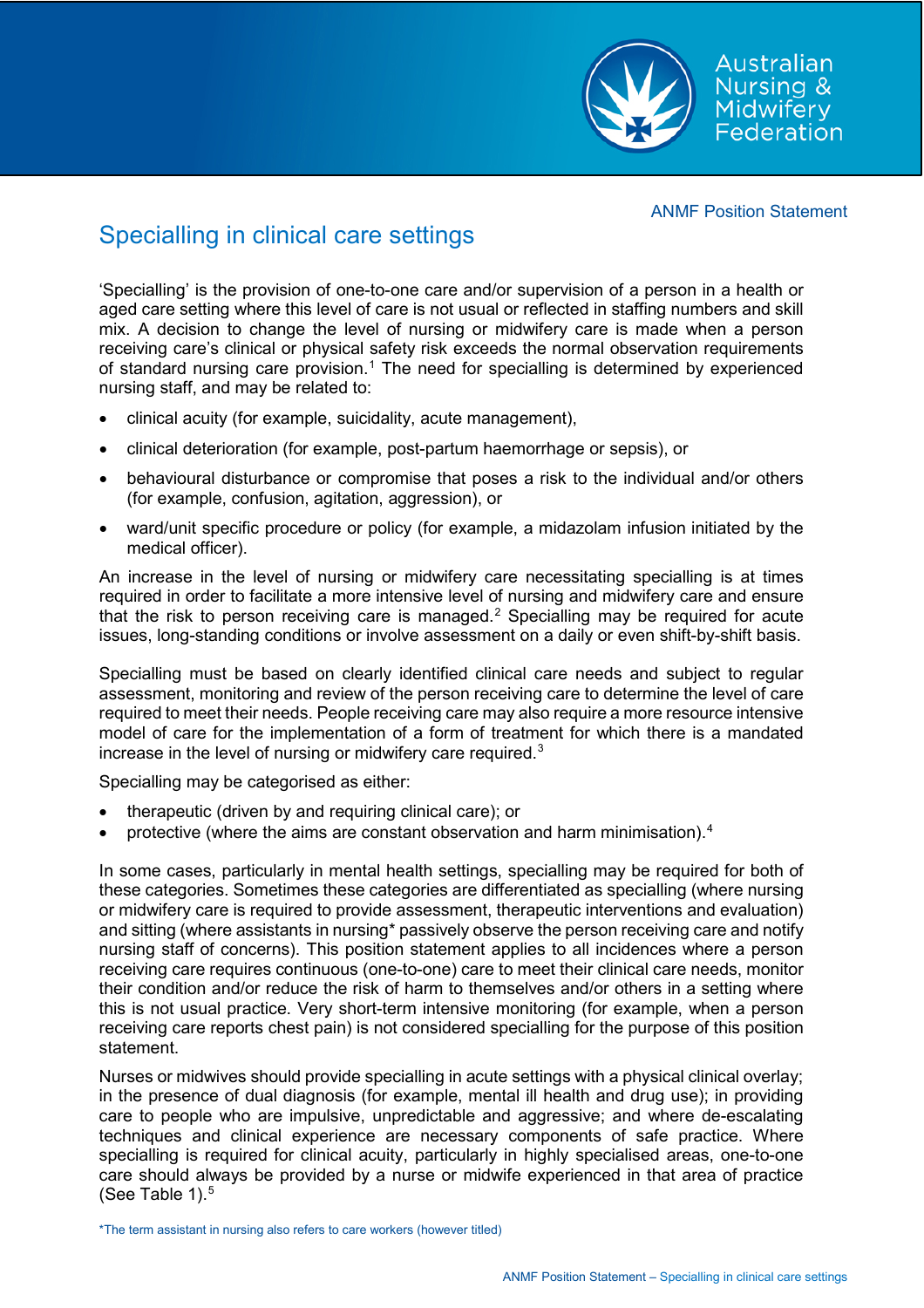

Australian Nursing & Midwifery Federation

## ANMF Position Statement

A decision to change the level of nursing care is made when the person receiving care's clinical or physical safety risk exceeds the normal requirements of standards nursing care provision. Only registered nurses and midwives can delegate nursing or midwifery care and determine who is most appropriately qualified to provide person-centred one-to-one care or supervision. For example, a registered nurse or midwife may delegate to an enrolled nurse or assistant in nursing to support care, however the registered nurse or midwife retains responsibility for the person's care. Delegation to support nursing care is dependent on the clinical need and assessment undertaken by the registered nurse or midwife.

It is important to note that assistants in nursing who provide protective specialling are often not involved in nursing handovers. Some evidence suggests that assistants in nursing are only involved in handover at the start of their shift a quarter of the time, and give handover to a nurse at the end of their shift less than 10% of the time. When they do receive handover, the information is most often confined to physical tasks, with scant or no information regarding psychosocial care.<sup>[6](#page-4-5)</sup> Where specialling is indicated for mental ill health in non-psychiatric settings, inexperienced nurses are often allocated to provide care, leading to high levels of fear and anxiety for the nurse, and sub-therapeutic care for the person.<sup>[7](#page-4-6)</sup>

#### **It is the position of the Australian Nursing and Midwifery Federation that:**

- 1. All health or aged care facilities providing care should develop a policy regarding specialling, along with a decision-making guide (a flow chart or algorithm, a checklist, or a staffing request form). This tool should include the reason/s for specialling, indications for escalation or de-escalation of staffing type (for example, from an assistant in nursing to a nurse, from a nurse to a nurse with mental health experience), and for discontinuation of specialling.
- 2. Wherever possible the least invasive methods of improving safety should be employed. This includes transferring at-risk individuals closer to high visibility areas or to a more appropriate unit, utilising falls mats, movement sensor alarms and floor line beds, deprescribing (where appropriate), and frequent visual observation.
- 3. The use of specialling is reduced when nursing or midwifery staff have a manageable workload and are qualified and experienced.<sup>[8](#page-4-7)</sup> Mandated staffing levels and skill mix are therefore contributing factors to providing safe care.
- 4. When specialling is indicated, assessment of this need should include the level of experience and qualifications of the nurse, midwife or assistant in nursing needed to provide care. The nurse or midwife in charge of the clinical unit should make this decision, in collaboration with the nurse or midwife providing direct care, medical and management staff. Using security staff for protective specialling is not supported.
- 5. If a nurse, midwife or assistant in nursing in the clinical setting is required to provide specialling part way through a shift, they must be replaced in the unit as soon as possible. Where the need for specialling is anticipated before the beginning of a shift, an additional nurse, midwife or assistant in nursing must be added to the staff allocation to meet the assessed needs of the person receiving care.
- 6. Increased acuity requires additional nursing and midwifery resources to provide safe nursing and midwifery care. Specialling must be *in addition* to the agreed minimum base staffing arrangements to ensure safe person-centred care is provided and for the safety of staff and others.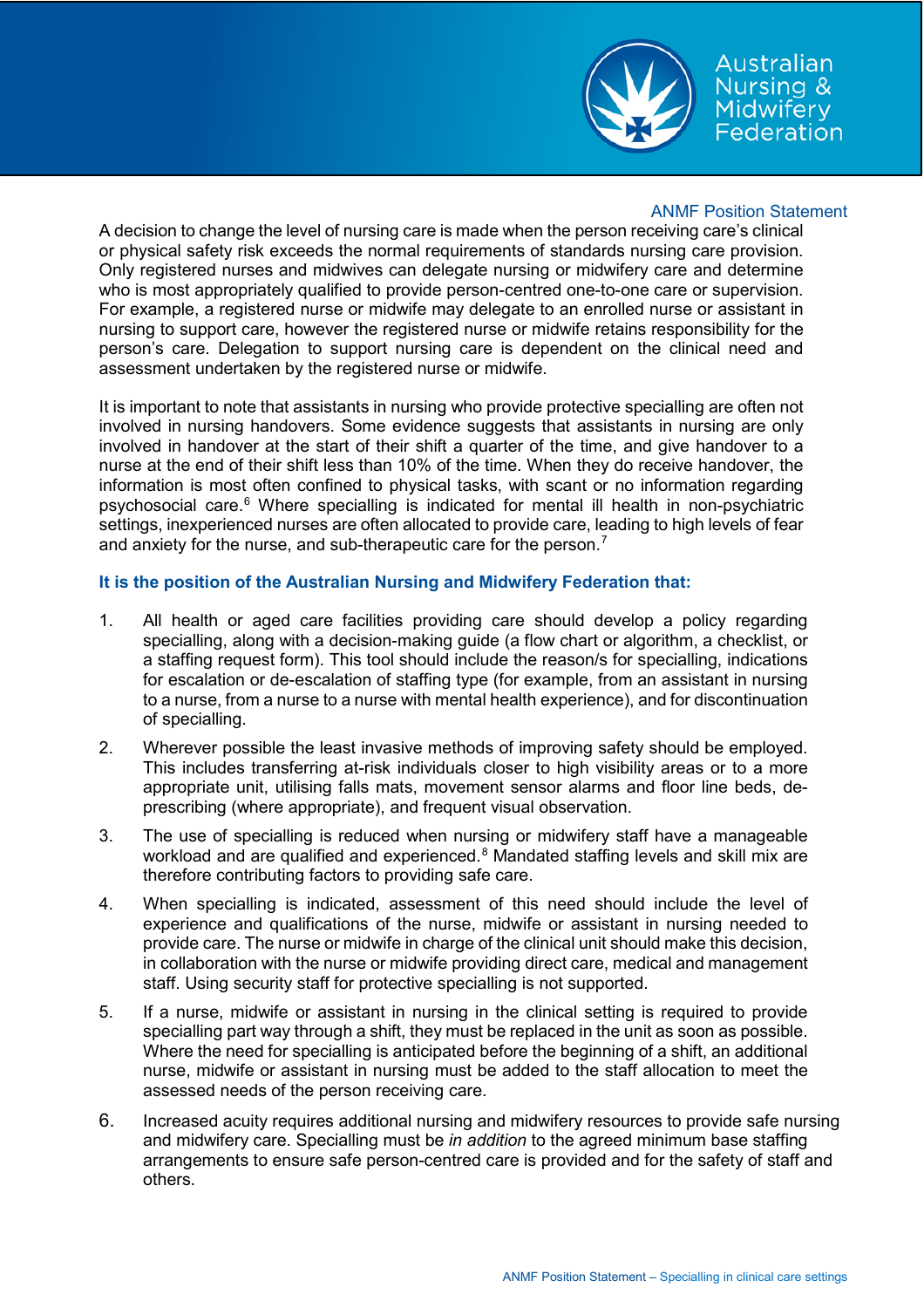

- 7. At the start of their shift all staff providing specialling, regardless of qualification, should receive an appropriately comprehensive handover from the registered nurse or midwife delegating care. This should include:
	- a) a thorough, documented clinical assessment of the person receiving care;
	- b) the reason specialling is required;
	- c) any contributing clinical, psychosocial and pharmacological factors;
	- d) indicators of escalating behaviour that the nurse, midwife or assistant in nursing should observe for;
	- e) any strategies that have been found effective to distract or de-escalate the individual; and
	- f) how to summon assistance.

The specialling nurse, midwife or assistant in nursing should hand over to either the registered nurse or the midwife delegating care and to the person taking over from them (where specialling is ongoing) at the completion of their shift.

8. Safety/security risks to the person receiving care must be communicated to colleagues, on an ongoing basis and during shift changeover. This must include staff that may not have immediate knowledge of the person receiving care (safety huddle).

*Developed June 2021 Adopted by Federal Council August 2021*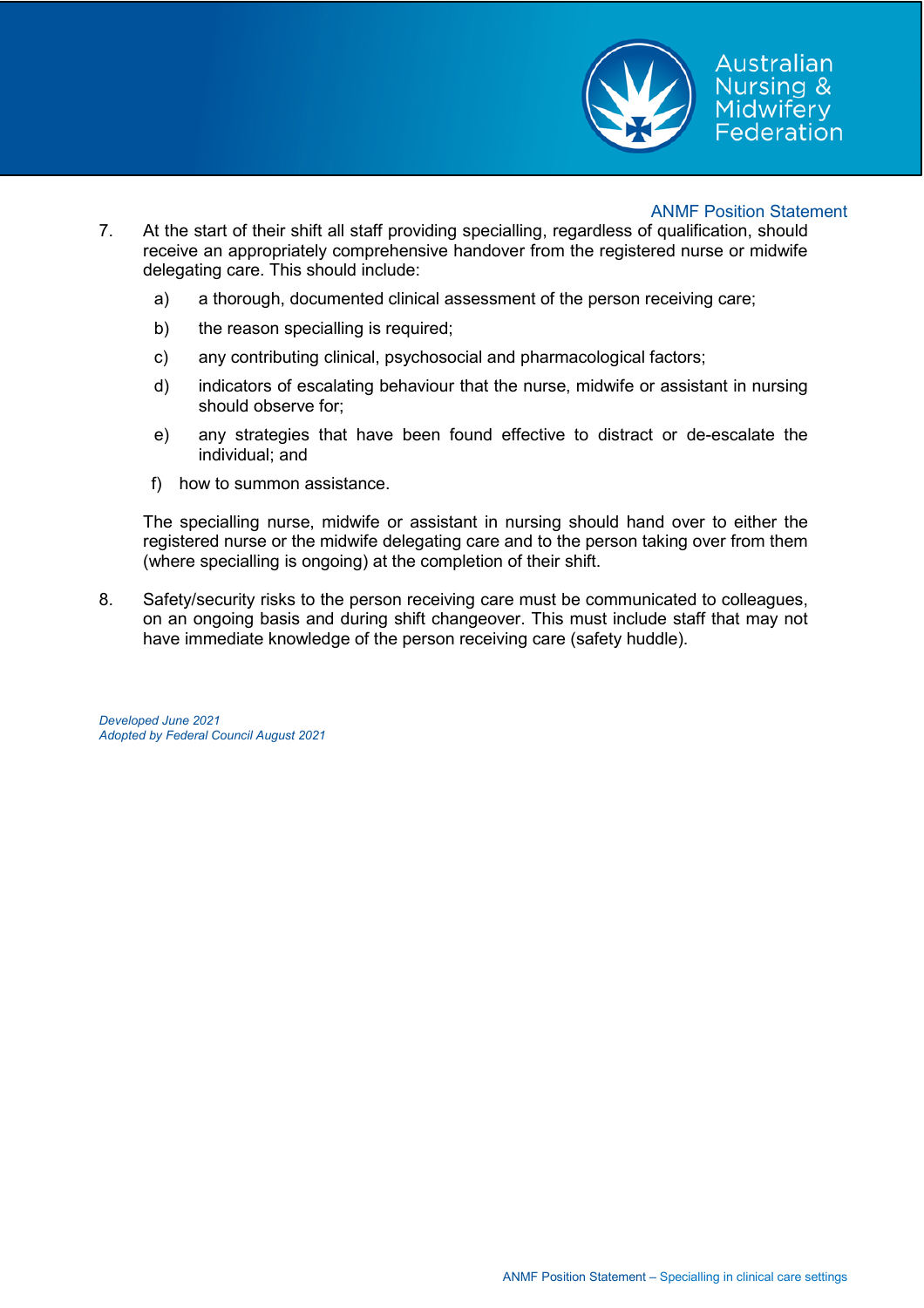

| Qualification                                                                        | <b>Education</b>                                                                                                                                                                                                                                                                                                                                                        | <b>Specialling</b>                                                                                                                                                                                                                                                                                                                                                                                                                                                                                                                                                                                                                                                                           |
|--------------------------------------------------------------------------------------|-------------------------------------------------------------------------------------------------------------------------------------------------------------------------------------------------------------------------------------------------------------------------------------------------------------------------------------------------------------------------|----------------------------------------------------------------------------------------------------------------------------------------------------------------------------------------------------------------------------------------------------------------------------------------------------------------------------------------------------------------------------------------------------------------------------------------------------------------------------------------------------------------------------------------------------------------------------------------------------------------------------------------------------------------------------------------------|
|                                                                                      |                                                                                                                                                                                                                                                                                                                                                                         |                                                                                                                                                                                                                                                                                                                                                                                                                                                                                                                                                                                                                                                                                              |
| Registered<br>nurses/midwives                                                        | Have completed a minimum of three<br>years of higher education, with an<br>emphasis on assessment, evaluation,<br>pharmacology, and biopsychosocial<br>contributors to health.                                                                                                                                                                                          | Are the most appropriate and best placed health<br>practitioners to care for people who require<br>specialling due to complex clinical acuity, actual or<br>potential rapid deterioration, psychiatric<br>engagement, or when required nursing or<br>midwifery interventions demand titration or<br>variation in response to changes in the person's<br>condition. Only registered nurses and midwives<br>can delegate nursing or midwifery care.                                                                                                                                                                                                                                            |
| Registered<br>nurses/midwives<br>with postgraduate<br>mental health<br>qualification | Have completed a minimum of three<br>years of higher education, with an<br>emphasis on assessment, evaluation,<br>pharmacology, and biopsychosocial<br>contributors to health, in addition to<br>postgraduate studies in mental health                                                                                                                                  | People who require specialling due to major,<br>complex or acute mental ill health (for<br>example,<br>suicidality,<br>vivid<br>active<br>or<br>overwhelming<br>hallucinations,<br>thought<br>disorders or dual diagnosis) are more<br>appropriately cared for and engaged by<br>nurses or midwives with mental health<br>qualifications and experience. In some<br>states and territories, only nurses are able<br>to provide specialling in mental health<br>settings.                                                                                                                                                                                                                     |
| Enrolled nurses                                                                      | Have completed a minimum of 18-<br>months of vocational training that<br>includes foundational physical<br>examination skills, pharmacology, and<br>biopsychosocial contributors to health.                                                                                                                                                                             | Along with registered nurses, enrolled nurses also<br>have experience with distraction, diversion and<br>de-escalation techniques to redirect people<br>receiving care that are experiencing anxiety,<br>agitation and restlessness, particularly that<br>associated with delirium and dementias. Enrolled<br>nurses are often the most appropriate health<br>practitioners to care for people who require<br>specialling in acute and sub-acute sectors where<br>the person receiving care is unwell but clinically<br>stable, or whose behaviours of concern are at high<br>risk of escalation. Enrolled nurses practice under<br>the supervision and delegation of a registered<br>nurse. |
| <b>Assistants in Nursing</b>                                                         | Do not have a minimum education<br>requirement, however, some assistants<br>in nursing have completed a Certificate<br>III or IV qualification, which includes<br>training in foundational hygiene and<br>assistance in activities of daily living,<br>introductory medical terminology, and<br>may include dedicated education about<br>mental health and/or dementia. | Assistants in nursing are most appropriately used<br>to special people who are clinically stable but at<br>risk of falling or wandering, for monitoring where<br>there are clear guidelines about summoning<br>assistance or, with education and direction, to<br>prevent people receiving care removing medical<br>devices (for example, tracheostomy tubes,<br>intravenous lines or nasogastric tubes).                                                                                                                                                                                                                                                                                    |

**Table 1**